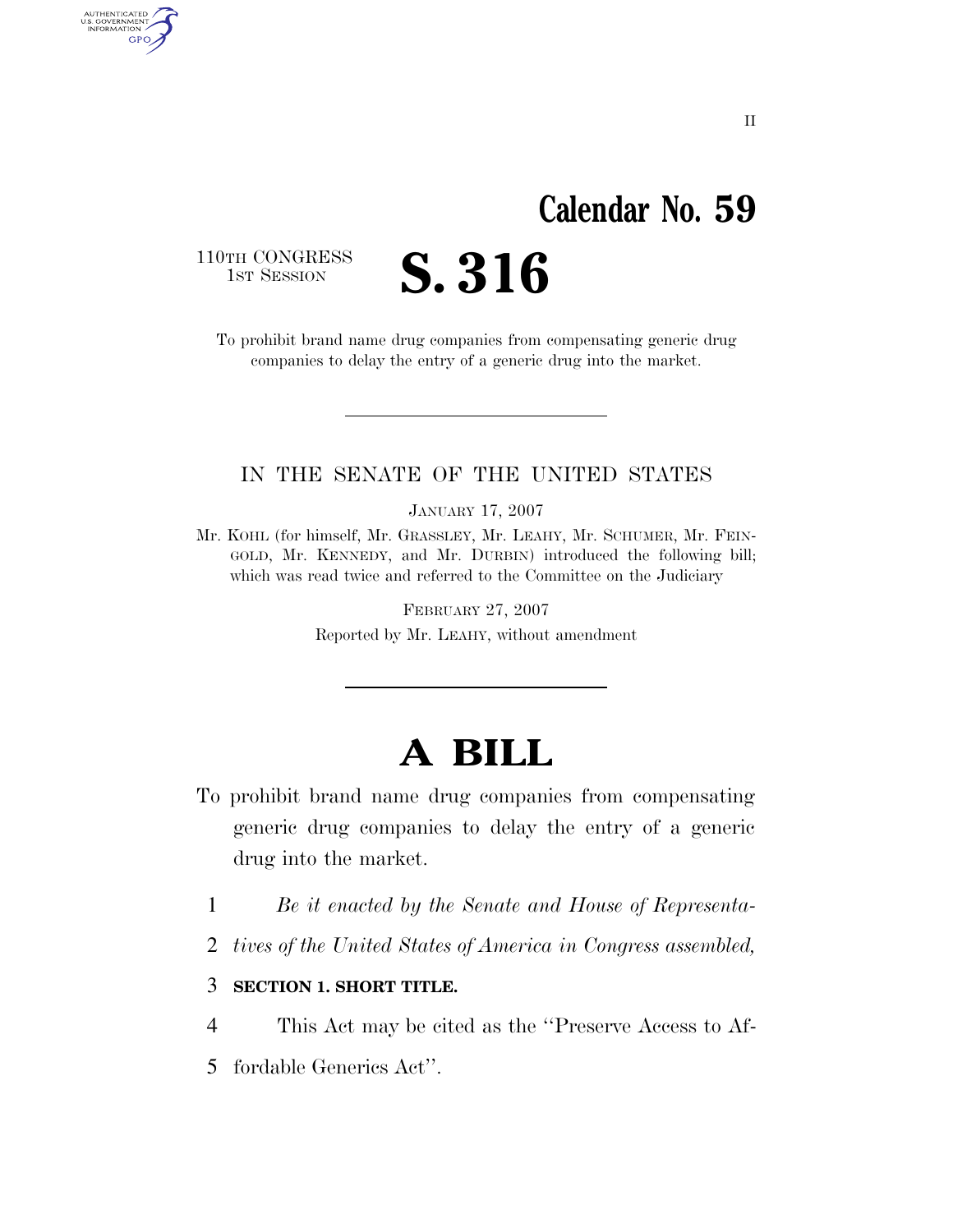| 1              | SEC. 2. CONGRESSIONAL FINDINGS AND DECLARATION OF      |
|----------------|--------------------------------------------------------|
| $\overline{2}$ | PURPOSES.                                              |
| 3              | (a) FINDINGS.—The Congress finds that—                 |
| $\overline{4}$ | $(1)$ prescription drugs make up 11 percent of         |
| 5              | the national health care spending but are 1 of the     |
| 6              | largest and fastest growing health care expenditures;  |
| $\overline{7}$ | $(2)$ 56 percent of all prescriptions dispensed in     |
| 8              | the United States are generic drugs, yet they ac-      |
| 9              | count for only 13 percent of all expenditures;         |
| 10             | (3) generic drugs, on average, cost 63 percent         |
| 11             | less than their brand-name counterparts;               |
| 12             | (4) consumers and the health care system               |
| 13             | would benefit from free and open competition in the    |
| 14             | pharmaceutical market and the removal of obstacles     |
| 15             | to the introduction of generic drugs;                  |
| 16             | (5) full and free competition in the pharma-           |
| 17             | ceutical industry, and the full enforcement of anti-   |
| 18             | trust law to prevent anticompetitive practices in this |
| 19             | industry, will lead to lower prices, greater innova-   |
| 20             | tion, and inure to the general benefit of consumers.   |
| 21             | (6) the Federal Trade Commission has deter-            |
| 22             | mined that some brand name pharmaceutical manu-        |
| 23             | facturers collude with generic drug manufacturers to   |
| 24             | delay the marketing of competing, low-cost, generic    |
| 25             | drugs;                                                 |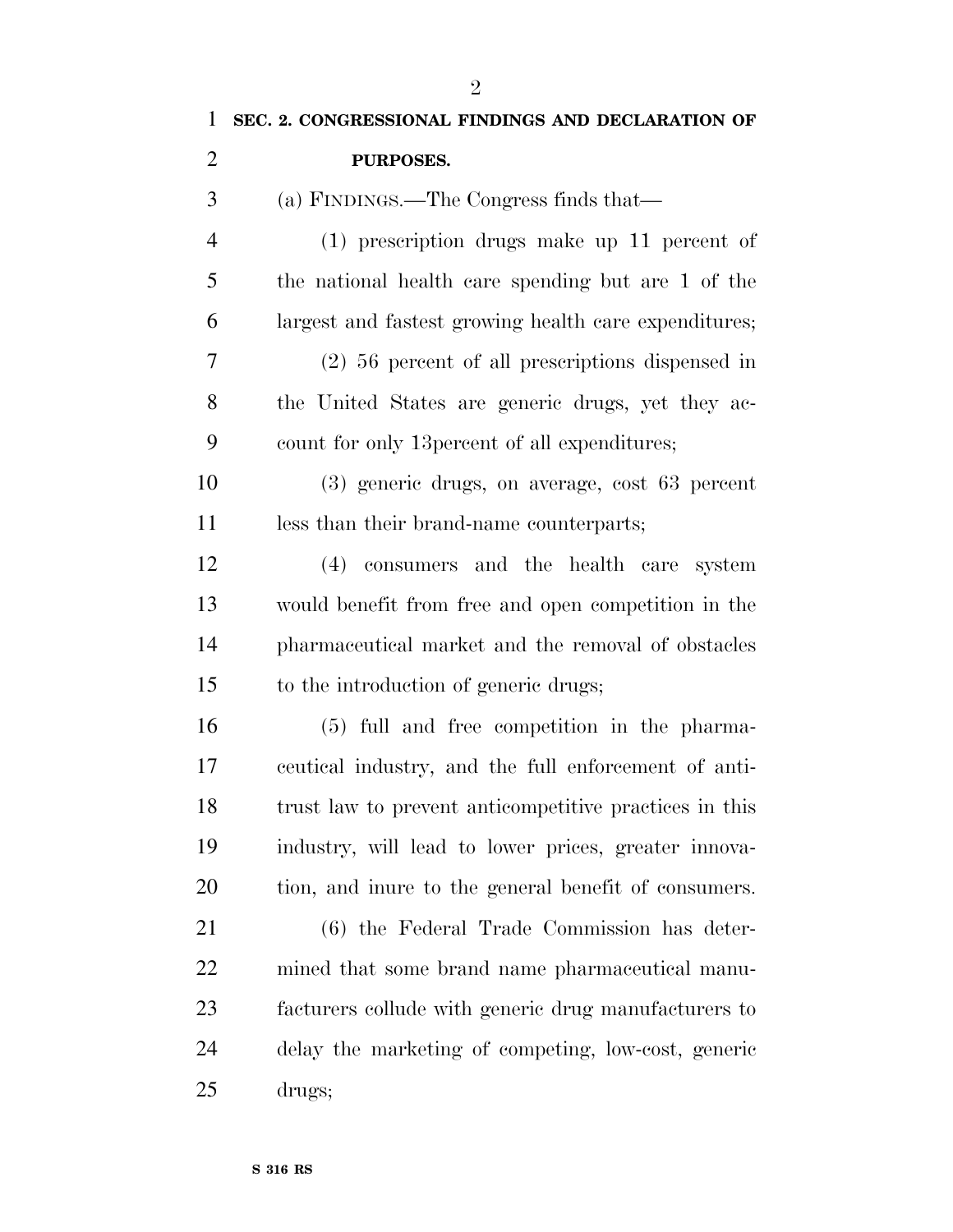(7) collusion by the brand name pharmaceutical manufacturers is contrary to free competition, to the interests of consumers, and to the principles under-lying antitrust law;

 (8) in 2005, 2 appellate court decisions reversed the Federal Trade Commission's long-standing posi- tion, and upheld settlements that include pay-offs by brand name pharmaceutical manufacturers to ge- neric manufacturers designed to keep generic com-petition off the market;

 (9) in the 6 months following the March 2005 court decisions, the Federal Trade Commission found there were three settlement agreements in which the generic received compensation and agreed to a restriction on its ability to market the product; 16 (10) the FTC found that more than  $\frac{2}{3}$  of the approximately ten settlement agreements made in 2006 include a pay-off from the brand in exchange for a promise by the generic company to delay entry

into the market; and

 (11) settlements which include a payment from a brand name manufacturer to a generic manufac- turer to delay entry by generic drugs are anti-com- petitive and contrary to the interests of consumers. (b) PURPOSES.—The purposes of this Act are—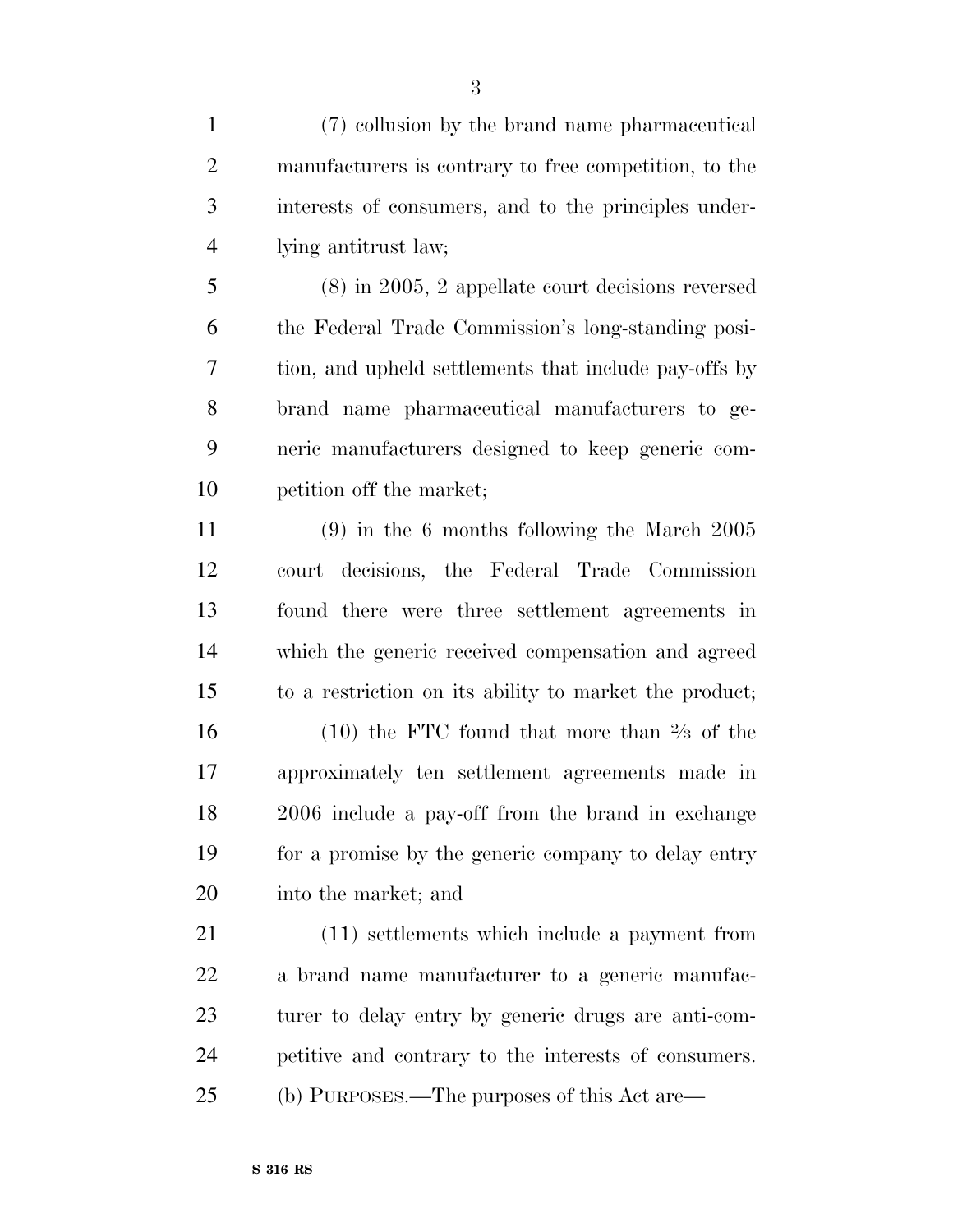| $\mathbf{1}$   | $(1)$ to enhance competition in the pharma-                |
|----------------|------------------------------------------------------------|
| $\overline{2}$ | ceutical market by prohibiting anticompetitive agree-      |
| 3              | ments and collusion between brand name and ge-             |
| $\overline{4}$ | neric drug manufacturers intended to keep generic          |
| 5              | drugs off the market;                                      |
| 6              | $(2)$ to support the purpose and intent of anti-           |
| 7              | trust law by prohibiting anticompetitive agreements        |
| 8              | and collusion in the pharmaceutical industry; and          |
| 9              | (3) to clarify the law to prohibit payments from           |
| 10             | brand name to generic drug manufacturers with the          |
| 11             | purpose to prevent or delay the entry of competition       |
| 12             | from generic drugs.                                        |
| 13             | SEC. 3. UNLAWFUL COMPENSATION FOR DELAY.                   |
| 14             | The Clayton Act (15 U.S.C. 12 et seq.) is amended—         |
| 15             | $(1)$ by redesignating section 25 as section 29;           |
| 16             | and                                                        |
| 17             | $(2)$ by inserting after section 27 the following:         |
| 18             | "SEC. 28. UNLAWFUL INTERFERENCE WITH GENERIC MAR-          |
| 19             | KETING.                                                    |
| 20             | "(a) It shall be unlawful under this Act for any per-      |
| 21             | son, in connection with the sale of a drug product, to di- |
| 22             | rectly or indirectly be a party to any agreement resolving |
| 23             | or settling a patent infringement claim which—             |
| 24             | $\cdot\cdot(1)$ an ANDA filer receives anything of value;  |
| 25             | and                                                        |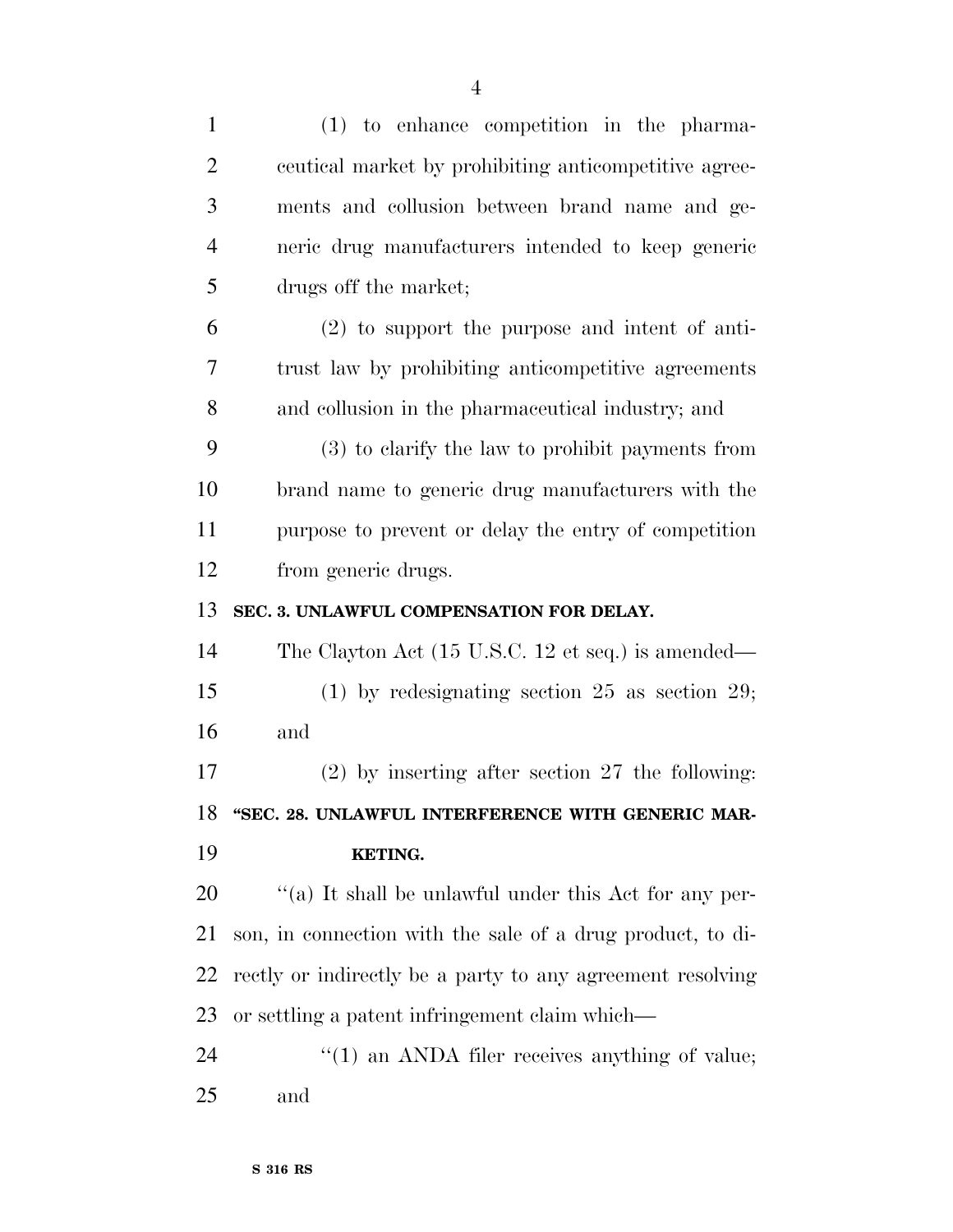1 ''(2) the ANDA filer agrees not to research, de- velop, manufacture, market, or sell the ANDA prod-uct for any period of time.

 ''(b) Nothing in this section shall prohibit a resolu- tion or settlement of patent infringement claim in which the value paid by the NDA holder to the ANDA filer as a part of the resolution or settlement of the patent in- fringement claim includes no more than the right to mar- ket the ANDA product prior to the expiration of the pat- ent that is the basis for the patent infringement claim.  $\lq($ c) In this section:

12 ''(1) The term 'agreement' means anything that would constitute an agreement under section 1 of the Sherman Act (15 U.S.C. 1) or section 5 of the Federal Trade Commission Act (15 U.S.C. 45).

16 ''(2) The term 'agreement resolving or settling a patent infringement claim' includes, any agree- ment that is contingent upon, provides a contingent condition for, or is otherwise related to the resolu-20 tion or settlement of the claim.

21 ''(3) The term 'ANDA' means an abbreviated new drug application, as defined under section 505(j) of the Federal Food, Drug, and Cosmetic Act  $(21 \text{ U.S.C. } 355(j)).$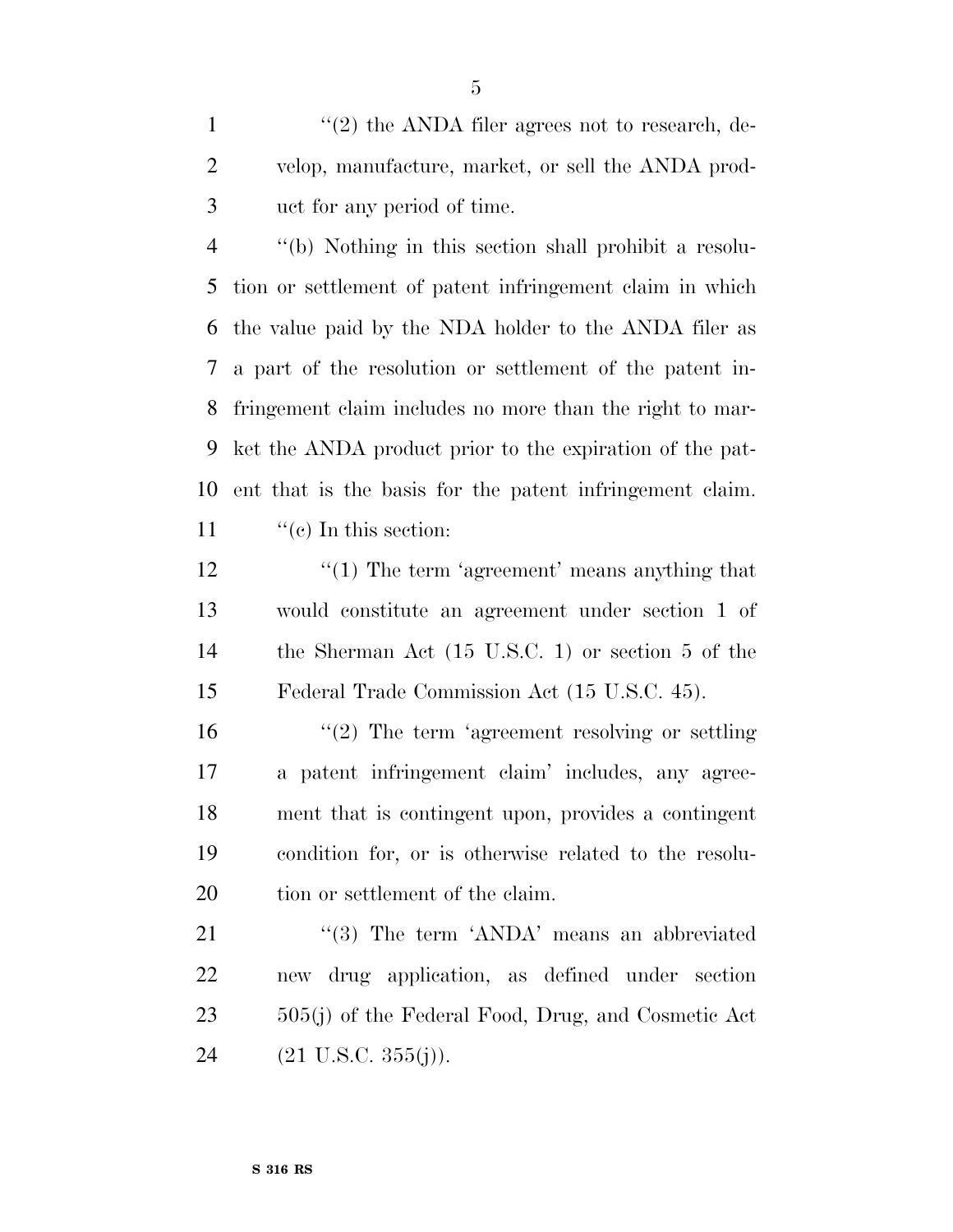| $\overline{2}$ | has filed an ANDA with the Federal Drug Adminis-            |
|----------------|-------------------------------------------------------------|
| 3              | tration.                                                    |
| $\overline{4}$ | $\cdot\cdot$ (5) The term $'ANDA$ product' means the        |
| 5              | product to be manufactured under the ANDA that              |
| 6              | is the subject of the patent infringement claim.            |
| 7              | $\cdot\cdot(6)$ The term 'drug product' means a finished    |
| 8              | dosage form (e.g., tablet, capsule, or solution) that       |
| 9              | contains a drug substance, generally, but not nec-          |
| 10             | essarily, in association with 1 or more other ingredi-      |
| 11             | ents, as defined in section $314.3(b)$ of title $21$ , Code |
| 12             | of Federal Regulations.                                     |
| 13             | " $(7)$ The term 'NDA' means a new drug appli-              |
| 14             | cation, as defined under section $505(b)$ of the Fed-       |
| 15             | eral Food, Drug, and Cosmetic Act (21 U.S.C.                |
| 16             | $355(b)$ ).                                                 |
| 17             | "(8) The term 'NDA holder' means—                           |
| 18             | "(A) the party that received FDA approval                   |
| 19             | to market a drug product pursuant to an NDA;                |
| 20             | $\lq\lq (B)$ a party owning or controlling enforce-         |
| 21             | ment of the patent listed in the Approved Drug              |
| 22             | Products With Therapeutic Equivalence Eval-                 |
| 23             | uations (commonly known as the 'FDA Orange                  |
| 24             | Book') in connection with the NDA; or                       |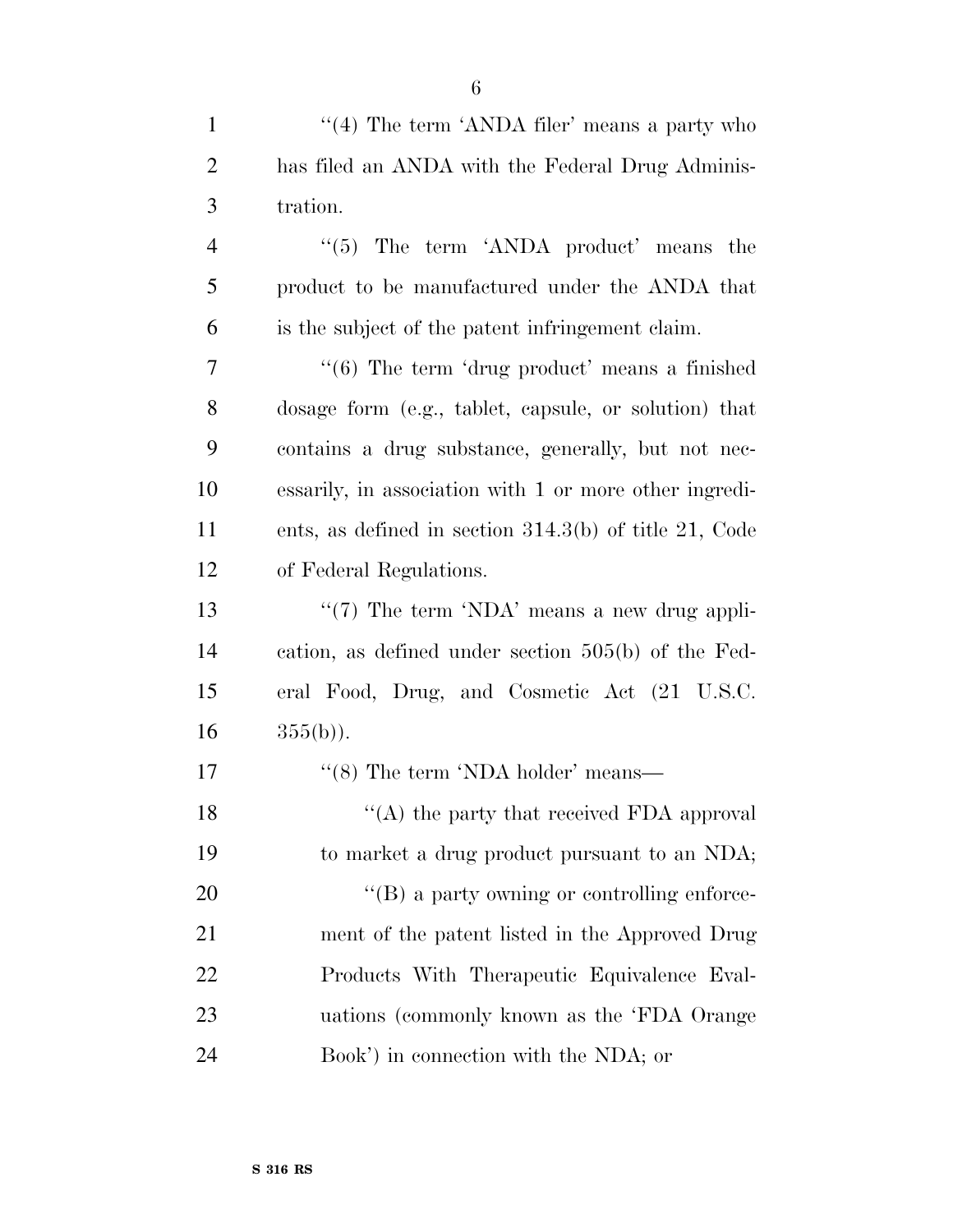$\langle ^{\prime}(C) \rangle$  the predecessors, subsidiaries, divi- sions, groups, and affiliates controlled by, con- trolling, or under common control with any of the entities described in subclauses (i) and (ii) (such control to be presumed by direct or indi- rect share ownership of 50 percent or greater), as well as the licensees, licensors, successors, and assigns of each of the entities.

9 "(9) The term 'patent infringement' means in- fringement of any patent or of any filed patent ap- plication, extension, reissue, renewal, division, con- tinuation, continuation in part, reexamination, pat- ent term restoration, patents of addition and exten-sions thereof.

15 '(10) The term 'patent infringement claim' means any allegation made to an ANDA filer, whether or not included in a complaint filed with a court of law, that its ANDA or ANDA product may infringe any patent held by, or exclusively licensed 20 to, the NDA holder of the drug product.".

## **SEC. 4. NOTICE AND CERTIFICATION OF AGREEMENTS.**

 (a) NOTICE OF ALL AGREEMENTS.—Section 1112(c)(2) of the Medicare Prescription Drug, Improve- ment, and Modernization Act of 2003 (21 U.S.C. 3155 note) is amended by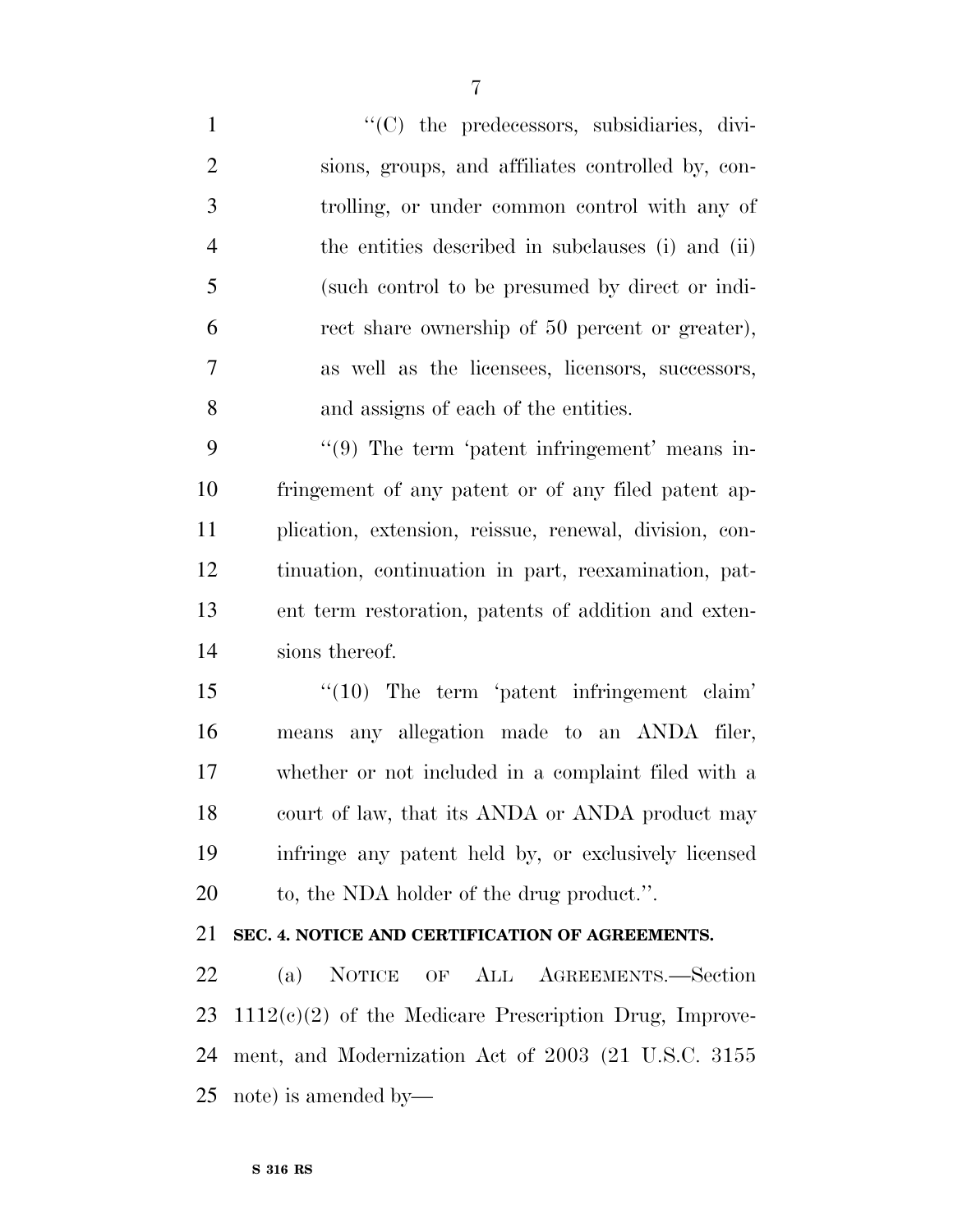(1) striking ''the Commission the'' and insert-2 ing "the Commission (1) the"; and

 (2) inserting before the period at the end the following: ''; and (2) a description of the subject matter of any other agreement the parties enter into within 30 days of an entering into an agreement covered by subsection (a) or (b)''.

8 (b) CERTIFICATION OF AGREEMENTS.—Section 1112 of such Act is amended by adding at the end the following: ''(d) CERTIFICATION.—The Chief Executive Officer or the company official responsible for negotiating any agreement required to be filed under subsection (a), (b), or (c) shall execute and file with the Assistant Attorney General and the Commission a certification as follows: 'I declare under penalty of perjury that the following is true and correct: The materials filed with the Federal Trade Commission and the Department of Justice under section 1112 of subtitle B of title XI of the Medicare Prescription Drug, Improvement, and Modernization Act of 2003, with respect to the agreement referenced in this certification: (1) represent the complete, final, and exclusive agreement between the parties; (2) include any ancillary agreements that are contingent upon, provide a contingent condition for, or are otherwise related to, the referenced agreement; and (3) include written descriptions of any oral agree-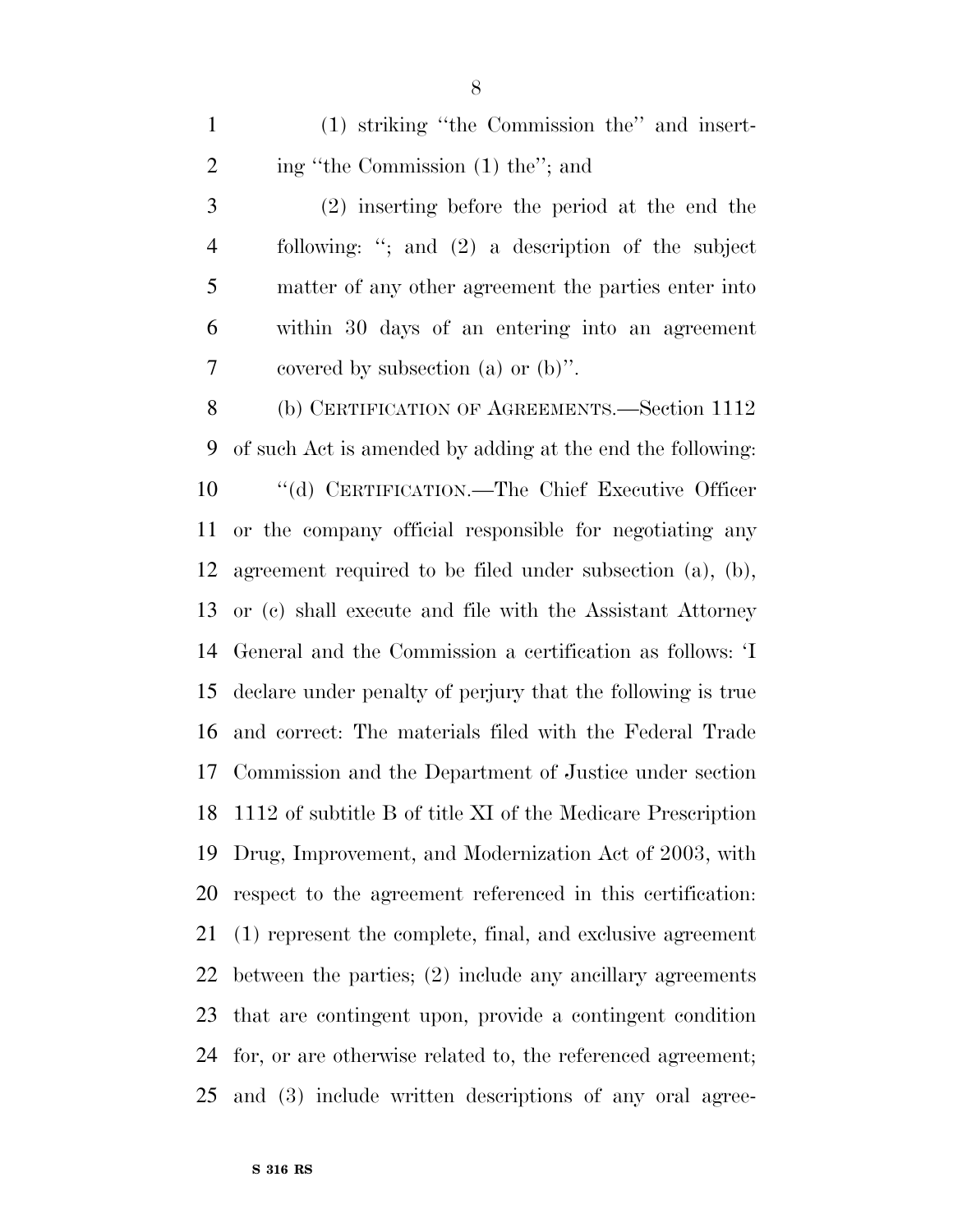ments, representations, commitments, or promises be- tween the parties that are responsive to subsection (a) or (b) of such section 1112 and have not been reduced to 4 writing.'.''.

#### **SEC. 5. FORFEITURE OF 180-DAY EXCLUSIVITY PERIOD.**

 Section 505 of the Federal Food, Drug and Cosmetic 7 Act  $(21 \text{ U.S.C. } 355(i)(5)(D)(i)(V))$  is amended by insert- ing ''section 28 of the Clayton Act or'' after ''that the agreement has violated''.

#### **SEC. 6. STUDY BY THE FEDERAL TRADE COMMISSION.**

 (a) REQUIREMENT FOR A STUDY.—Not later than 180 days after the date of enactment of this Act and pur- suant to its authority under section 6(a) of the Federal Trade Commission Act (15 U.S.C. 46(a)) and its jurisdic- tion to prevent unfair methods of competition, the Federal Trade Commission shall conduct a study regarding—

 (1) the prevalence of agreements in patent in- fringement suits of the type described in section 28 of the Clayton Act, as added by this Act, during the last 5 years;

 (2) the impact of such agreements on competi-tion in the pharmaceutical market; and

 (3) the prevalence in the pharmaceutical indus- try of other anticompetitive agreements among com-petitors or other practices that are contrary to the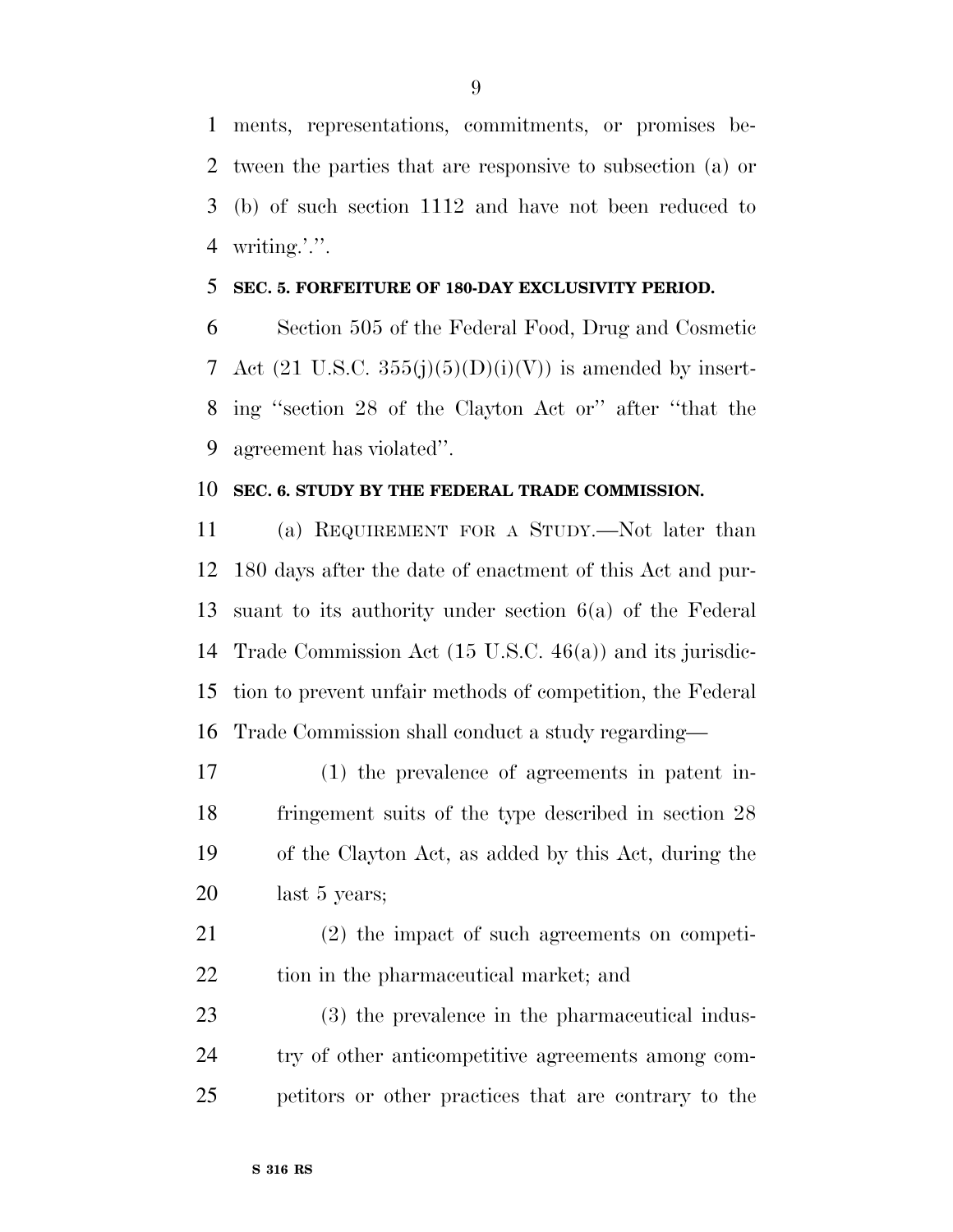antitrust laws, and the impact of such agreements or practices on competition in the pharmaceutical mar-ket during the last 5 years.

 (b) CONSULTATION.—In conducting the study re- quired under this section, the Federal Trade Commission shall consult with the Antitrust Division of the Depart- ment of Justice regarding the Justice Department's find- ings and investigations regarding anticompetitive practices in the pharmaceutical market, including criminal antitrust investigations completed by the Justice Department with respect to practices or conduct in the pharmaceutical mar-ket.

 (c) REQUIREMENT FOR A REPORT.—Not later than 1 year after the date of enactment of this Act, the Federal Trade Commission shall submit a report to the Judiciary Committees of Senate and House of Representatives, and to the Department of Justice regarding the findings of the study conducted under subsection (a). This report shall contain the Federal Trade Commission's recommendation as to whether any amendment to the antitrust laws should be enacted to correct any substantial lessening of competi-tion found during the study.

 (d) FEDERAL AGENCY CONSIDERATION.—Upon re- ceipt of the report required by subsection (c), the Attorney General or the Chairman of the Federal Trade Commis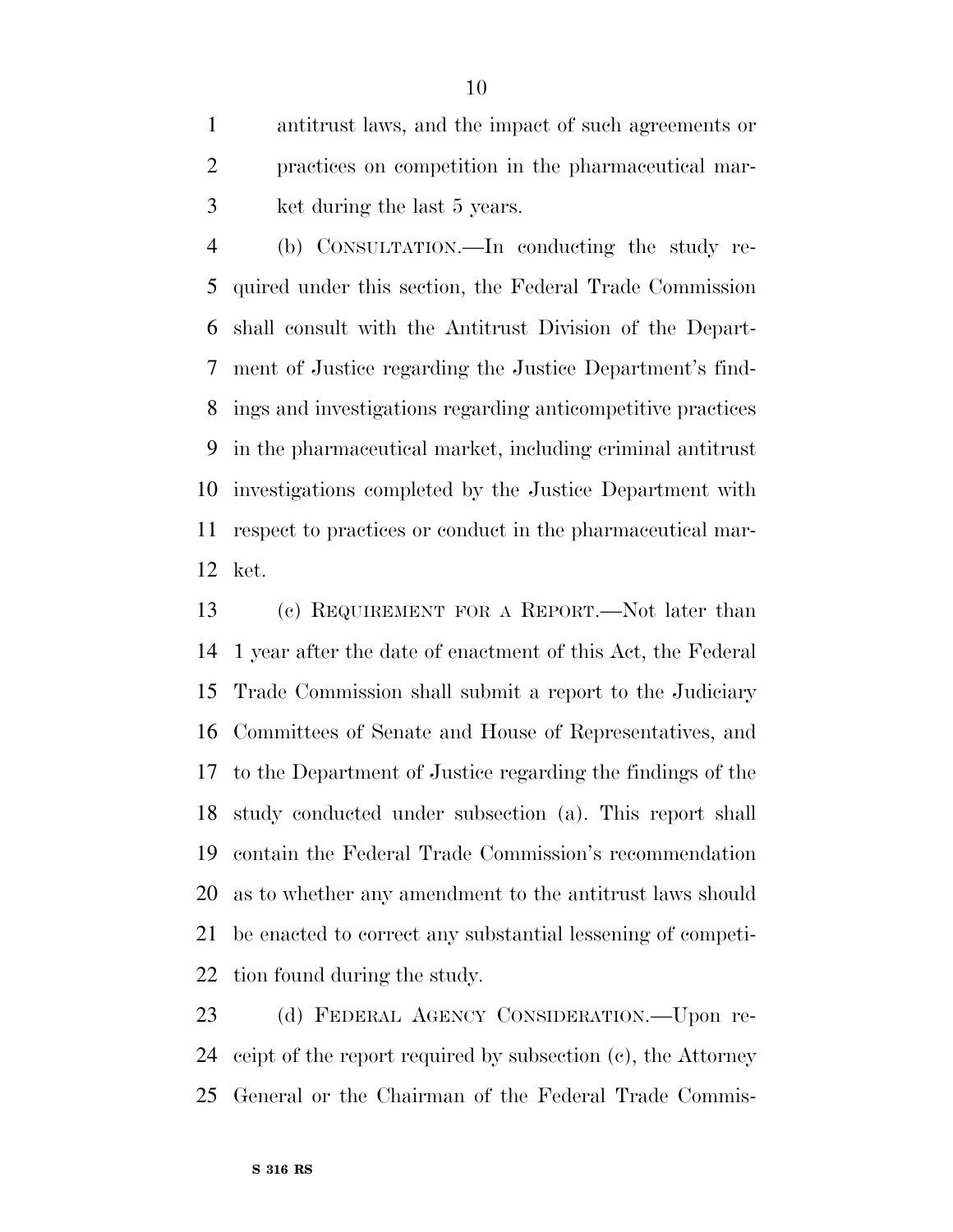sion, as appropriate, shall consider whether any additional enforcement action is required to restore competition or prevent a substantial lessening of competition occurring as a result of the conduct or practices that were the sub-ject of the study conducted under subsection (b).

## **SEC. 7. AUTHORIZATION OF APPROPRIATIONS.**

 There are authorized to be appropriated to the Fed- eral Trade Commission such sums as may be necessary to carry out the provisions of this Act.